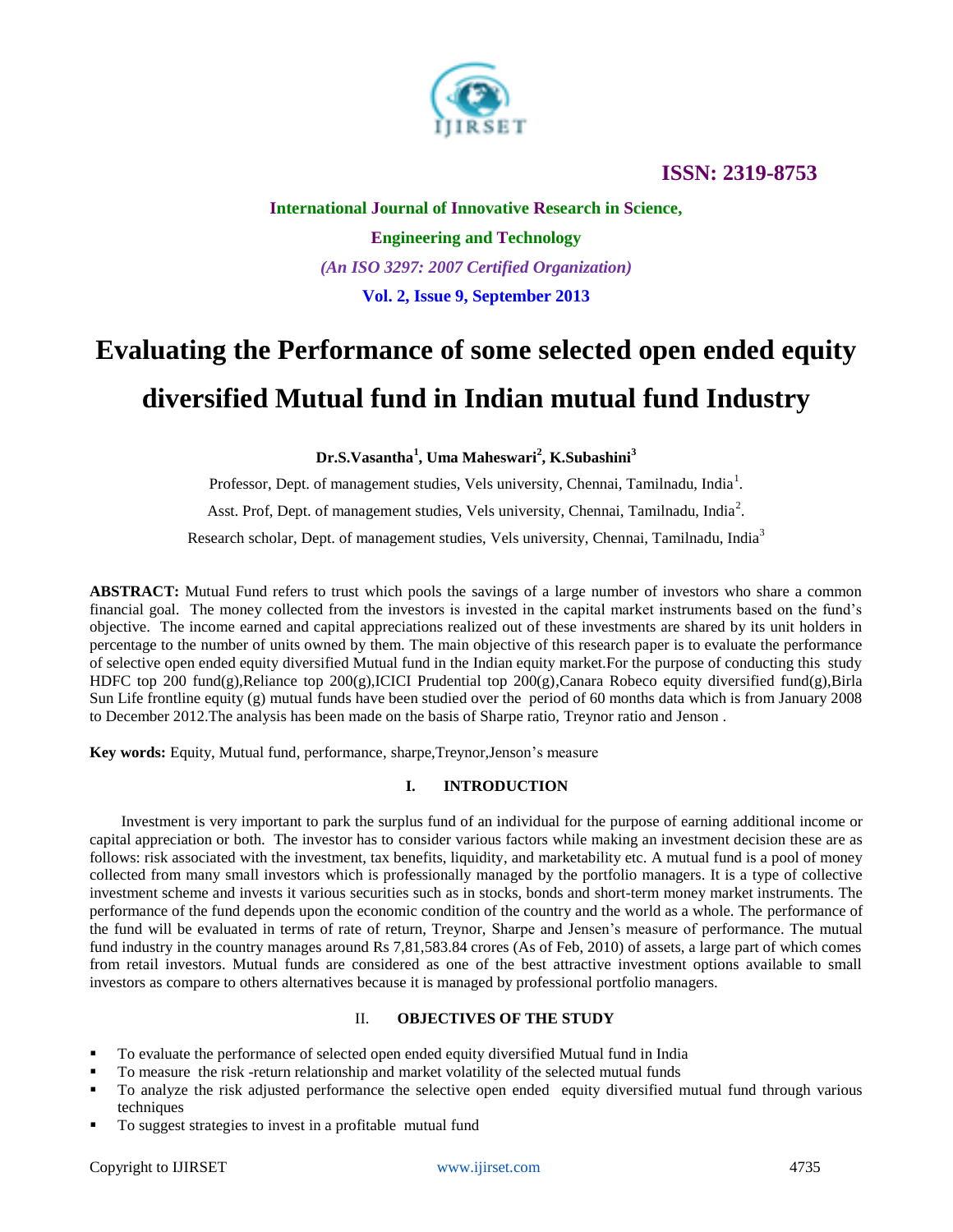

### **International Journal of Innovative Research in Science,**

### **Engineering and Technology**

*(An ISO 3297: 2007 Certified Organization)*

### **Vol. 2, Issue 9, September 2013**

### **III. REVIEW OF LITERATURE**

Various reviews from different studies support the hypothesis that historical performance is one of the major indicators of likely future performance.

**Daniel (1997)** has concluded that the 'persistence in mutual funds performance' is due to the use of simple momentum strategies by the fund managers rather than due to certain fund managers having 'hot hand' that allow them to pick winning stocks. Results show that particularly aggressive growth funds exhibit some "selectivity" ability but no "timing ability."

**Cochran (2001)**has examined 'predictability' of stock returns. They suggested that stock returns are predictable. The degree of predictability increases as the time horizon lengthens. The author has examined the predictability of stock returns using international stock market data from 18 countries. Their results show that dividend yield can predict stock returns and the level of predictability increase as the return horizon increase from one month to 48 months.

**Noulas, John and John (2005)** evaluated the risk adjusted performance of Greek equity funds during the period 1997-2000. This study is based on weekly data for equity mutual funds and includes 23 equity funds that existed for the whole period under consideration. Mutual funds were ranked on the techniques used by Treynor (1965), Sharpe (1966) and Jensen. Results showed positive returns of the stock market for the first three years and negative returns for the fourth year. The results also indicated that the beta of all funds is smaller than 1 for four-year period. The authors concluded that the equity funds have neither the same risk nor the same return. The investor needs to know the long-term behavior of mutual funds in order to make the right investment decision.

**Leite and Cortez (2006)**haveconducted a research to analyze the impact of using conditioning information in evaluating the performance of mutual funds. For this purpose two different samples of Portuguese-owned open end equity funds were built, over the period of June 2000 to June 2004. The first sample contained surviving 24 funds (10 National funds and 14 European Union funds) at the end of June 2004. While the second sample included all surviving and 20 nonsurviving funds during the sample period. Both conditional and unconditional models were used to evaluate the performance. The results of unconditional model indicated that the performance of National funds was neutral while the performance of European Union funds was negative. On the other hand conditional models suggested that conditional betas (but not alphas) are time-varying and dependent on the dividend yield variable.

**Boudreaux and Suzanne (2007)**have conducted a study to examine the risk adjusted returns of international mutual funds for the period of 2000-2006. For this purpose a sample of ten portfolios of international mutual fund was taken and risk-adjusted performance was calculated by using Sharpe (1966)'s Index of Reward to Variability ratio. US market of mutual funds was taken as the benchmark. The results showed that the performance of nine out of ten of the international mutual fund was higher than the U.S. market. Those portfolios which contained only U.S stock mutual funds underperform on a risk adjusted the funds that contained all international mutual funds. The authors concluded that Investors may not fully take advantage of possible portfolio risk reduction and higher returns if international mutual funds were excluded.

**Arugaslan and Ajay (2008)** has examined the risk-adjusted performance of US-based international equity funds from 1994-2003. The analysis was done for five-year period 1999-2003 and ten-year period 1994-2003. For this a sample of 50 large US-based international equity funds was taken and a new method of measurement Modigliani and Modigliani (M squared) was applied. The performance was compared with both domestic and international benchmark indices. The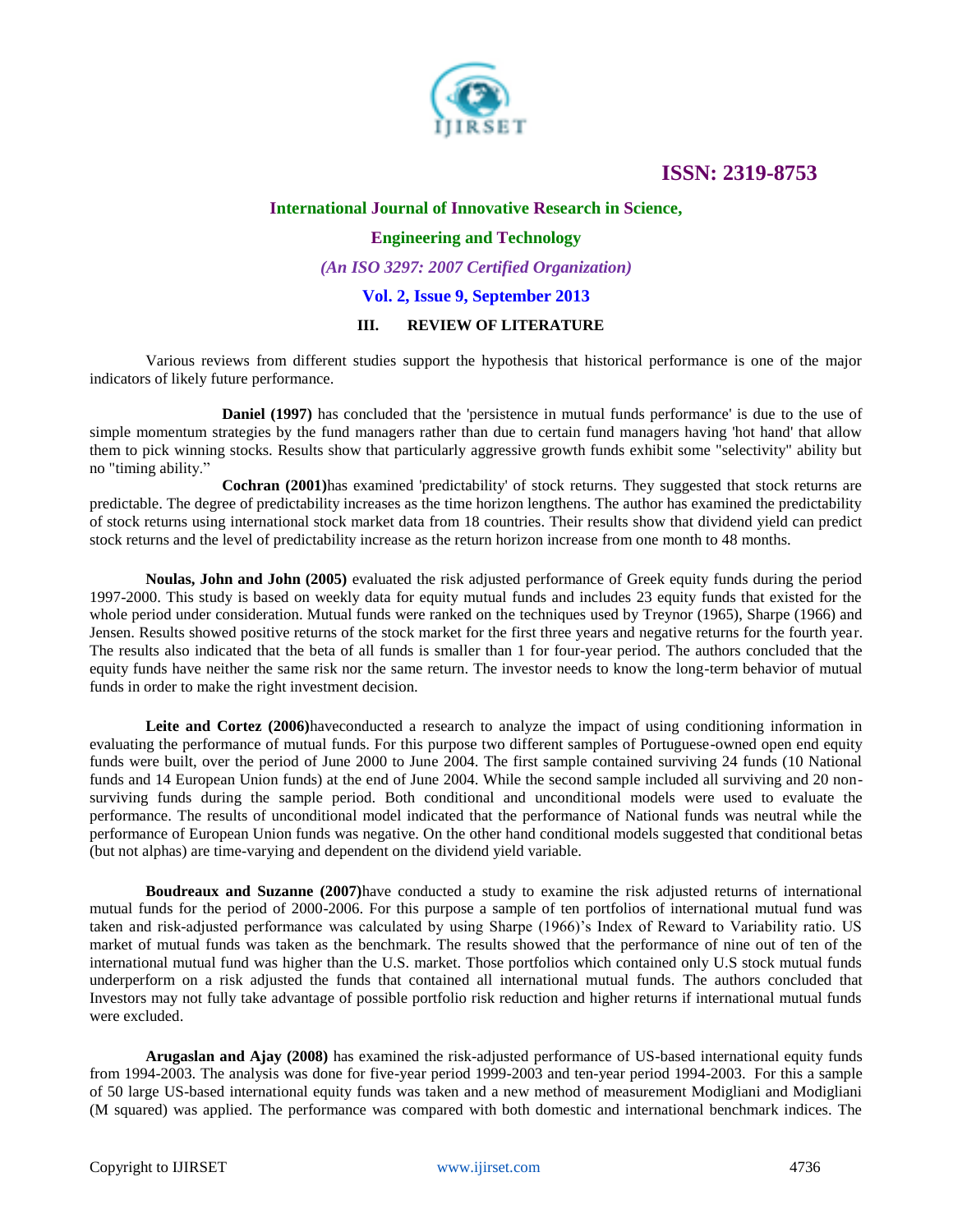

### **International Journal of Innovative Research in Science,**

#### **Engineering and Technology**

#### *(An ISO 3297: 2007 Certified Organization)*

### **Vol. 2, Issue 9, September 2013**

results showed that the risk has great impact on the attractiveness of Funds. Higher return funds may lose attractiveness due to higher risk while the lower return funds may be attractive to investors due to the lower risk.

Amporn Soongswang (2009) conducted study on 138 open ended equity mutual funds managed by 17 asset management companies in Thailand during the period of 2002-2007. The performance of mutual funds were measured using Treynor ratio, Sharp ratio and Jensen's alpha, showed that performance of Thai open ended mutual funds significantly outperform the market.

**Dietze, Oliver and Macro (2009)** have conducted a research to evaluate the risk-adjusted performance of European investment grade corporate bond mutual funds. Sample of 19 investment-grade corporate bond funds was used for the period of 5 years (July 2000 – June 2005). Funds were evaluated on the basis of single-index model and several multi-index and asset-class-factor models. Both maturity-based indices and rating based indices were used to account for the risk and return characteristics of investment grade corporate bond funds. The results indicated that the corporate bond funds, on average, underperformed the benchmark portfolios and there was not a single fund exhibiting a significant positive performance. Results also indicated that the risk-adjusted performance of larger and older funds, and funds charging lower fees was higher.

#### **IV. RESEARCH METHODOLOGY**

#### **Research design**

The study is both descriptive and analytical in nature. For the purpose of research, the researcher would be making comparison among different open ended equity diversified mutual fund and also analyzed the overall performance of various equity diversified funds.

#### **Data collection:**

The study is purely based on secondary data which was collected through the official website of Mutual Fund India and National Stock Exchange of India Limited

#### **Sample size:**

The data has been collected during the period of 2008-2012. For the purpose of the study the following selective equity mutual fund schemes were selected.

- 1. HDFC top 200 fund $(g)$
- 2. Reliance top  $200(g)$
- 3. ICICI Prudential top 200(g)
- 4. Canara Robeco equity diversified fund(g)
- 5. Birla Sun Life frontline equity (g)

A period of 60 months data which in January 2008 to December 2012 were consider for analysis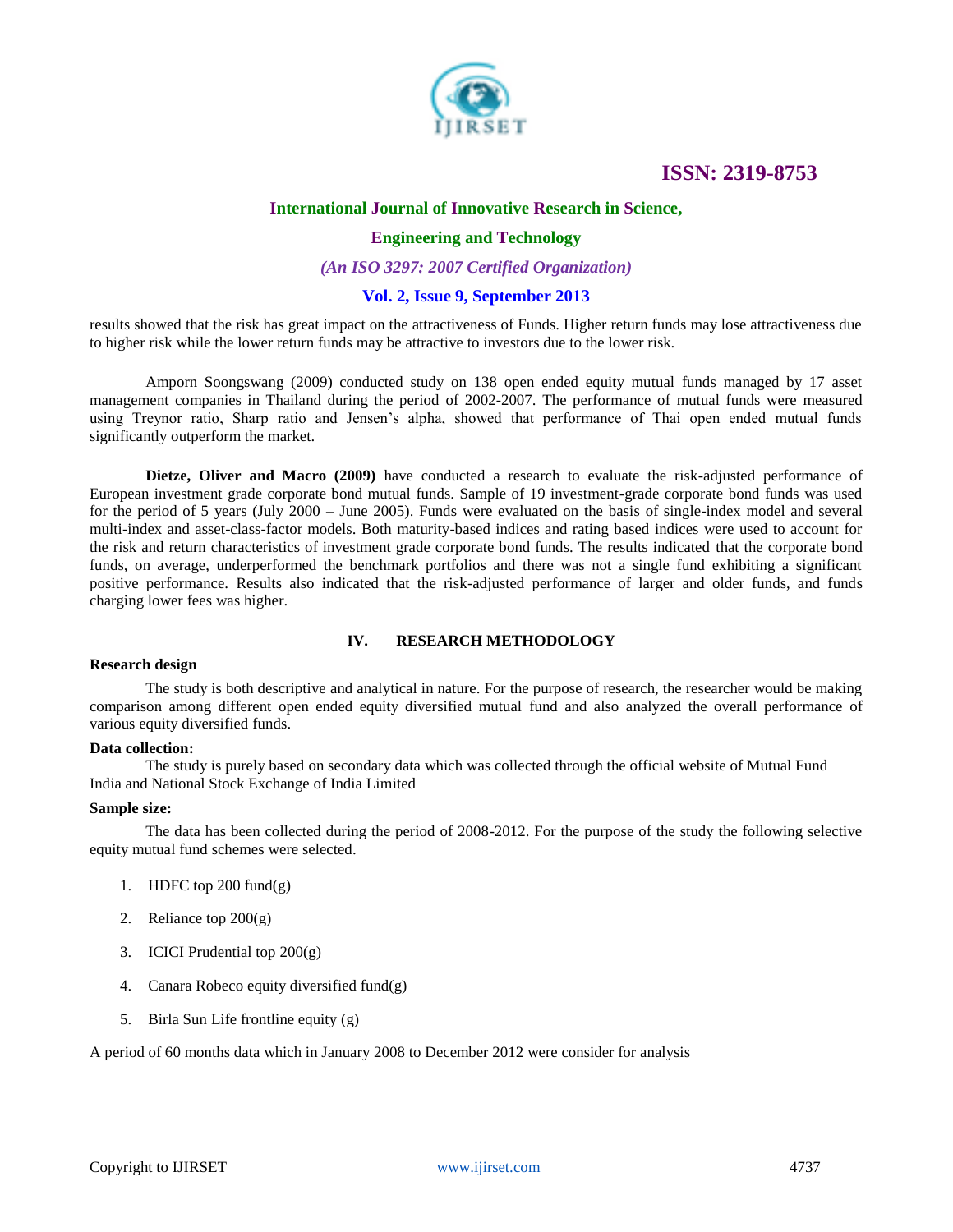

# **International Journal of Innovative Research in Science,**

# **Engineering and Technology**

*(An ISO 3297: 2007 Certified Organization)*

# **Vol. 2, Issue 9, September 2013**

#### **Tools and Techniques used:**

The following tools and techniques were used to analyze the performance of the mutual fund

- These are as follows
- $\triangleright$  Co- variance.
- $\triangleright$  Beta.

 $\triangleright$  Standard deviation.

- $\triangleright$  Correlation.
- $\triangleright$  Co-efficient of variation.

### **1. Covariance:**

Covariance measures the degree to which two variables are correlated. It is important in [security](http://financial-dictionary.thefreedictionary.com/Security) analysis to determine how much or how little price movements in two companies or industries are connected.

# $\Sigma(Rxi-Rx^{-})(Rmi-Rm^{-})$

Co-variance =

 **N-1**

Where,  $Rxi$  = Fund return,  $Rmi$  = Market or Index return,  $N$  = Number of years.

#### **2. Beta:**

It helps to measure the volatility of fund. It shows how prices of the securities respond to the market forces. It is calculated by relating the return on a security with the return for the market. Beta is calculated as,



Where, **Rx** is the return on the portfolio or stock. **Rm** is the market return or index. Variance is the square of standard deviation.

### **3. Standard deviation:**

 It is used to measure the variation in individual returns from the average expected return over a certain period. Standard Deviation is used in the concept of risk of a portfolio of investments; higher standard deviation means a greater fluctuation in expected return.

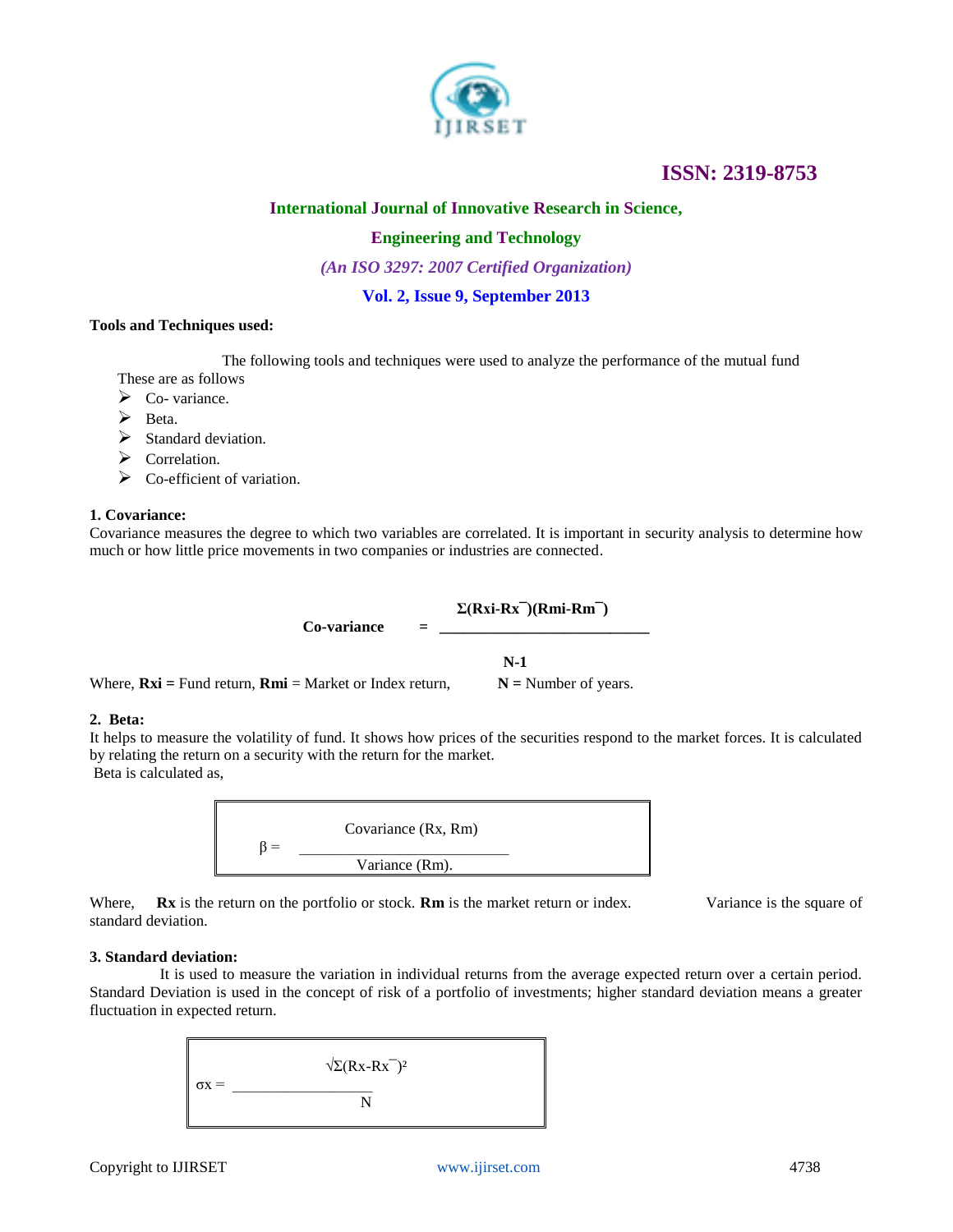

# **International Journal of Innovative Research in Science,**

# **Engineering and Technology**

*(An ISO 3297: 2007 Certified Organization)*

# **Vol. 2, Issue 9, September 2013**

Where,

**σ²** is the Variance of Return,**σ** is the Standard Deviation of Return.

**X** is the Return for the stock in Period.,**N** is the Number of years.

#### **4. Correlation:**

Correlation is a statistical measure of how two securities move in relation to each other. Correlations are used in advanced portfolio management.

 **NΣXY-(ΣX\*ΣY)**

#### $r = \_$  **√[NΣX²-(ΣX)²] \* [NΣY² - (ΣY)²]**

#### **5. Co-efficient of variation:**

The coefficient of variation (CV) is defined as the ratio of the [standard deviation](http://en.wikipedia.org/wiki/Standard_deviation)  $\sigma$  to the [mean](http://en.wikipedia.org/wiki/Mean)  $\mu$ . A statistical measure of investment risk in which risk is defined as the standard deviation per unit of expected return.

Standard deviation  $(\sigma)$ 

Co-efficient of variation=

Mean  $(X^-)$ 

In order to calculate the risk-adjusted returns of investment portfolios the most important widely used measures of performance are:

- Sharpe's Performance Index.
- Treynor's Performance Index.
- Jensen's Performance Index.

#### **6. Sharpe's performance index:**

 Sharpe index was given by WF Sharpe in 1966, it measures risk premium of a portfolio, relative to the total amount for risk in the portfolio. Sharpe index summarizes the risk and return of a portfolio in a single measure that categorizes the performance of funds on the risk-adjusted basis. The larger the Sharpe Index, the portfolio over performance the market and vice versa.

Portfolio Average Return (Rp) – Risk Free Rate of Return (Rf)

Sharpe Index  $=$ 

Standard Deviations of the Portfolio Return

#### **7. Treynor's performance index:**

It was given by Jack Treynor in 1965, it is expressed as a ratio of returns to systematic risk i.e. beta. It adjusts return based on systematic risk; therefore it is relevant for performance measurement when evaluating portfolios separately or in combination with other portfolios.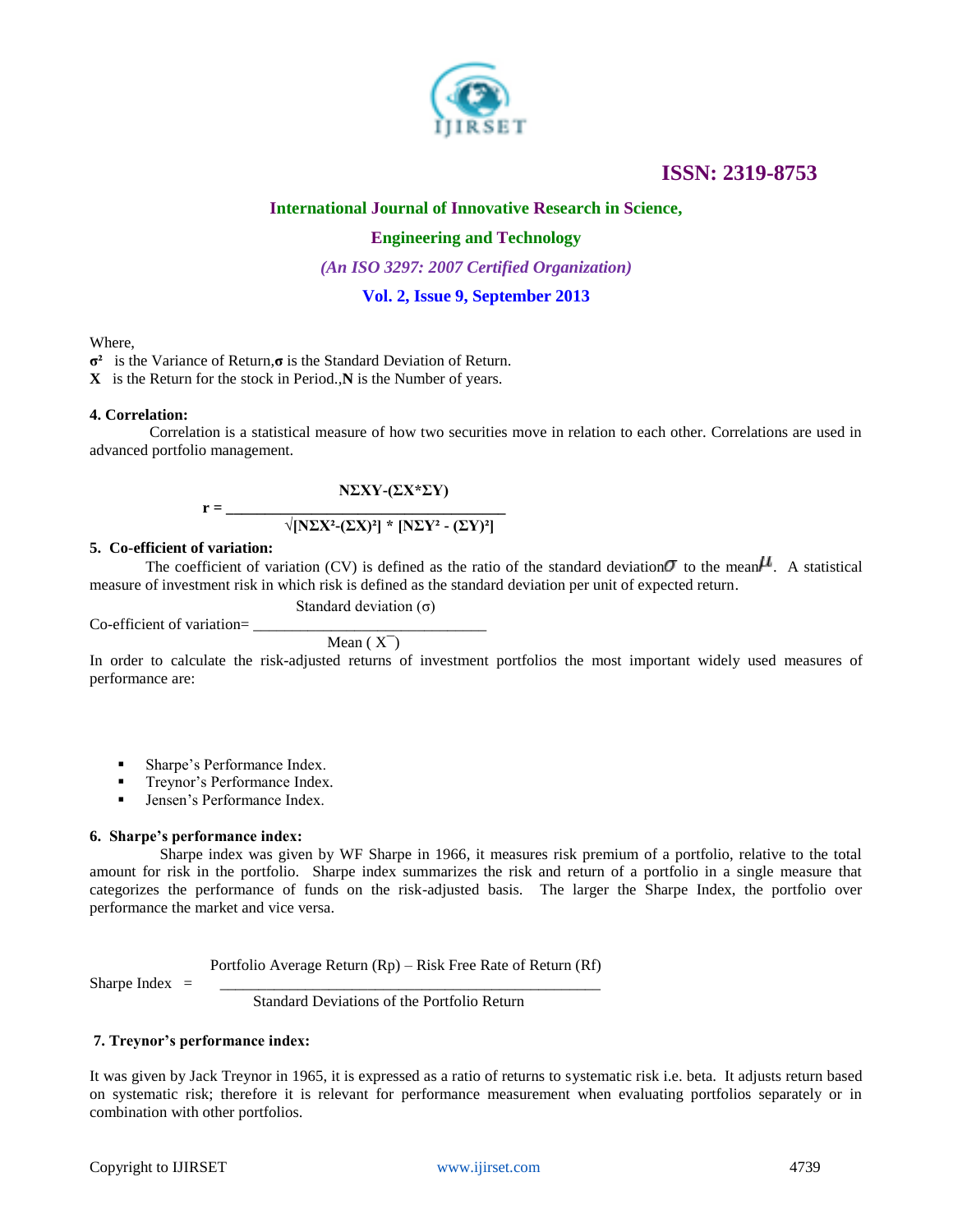

### **International Journal of Innovative Research in Science,**

### **Engineering and Technology**

*(An ISO 3297: 2007 Certified Organization)*

**Vol. 2, Issue 9, September 2013**

Portfolio Average Return(Rp) - Risk Free Rate of Return (Rf)

Treynor Index  $=$ 

Beta Coefficient of Portfolio

#### **8. Jensen's performance index:**

It is a regression of excess fund return with market return given by MC Jensen in 1968. It is also popularly known as Jensen's alpha based on Capital Asset Pricing Model (CAPM). It reflects the difference between the return actually earned on a portfolio and the return of the fund was expected to earn, given its beta as per the CAPM.

Alpha ( $\alpha$ ) = (Rx<sup>-</sup>- Rf)-β(Rm<sup>-</sup>-Rf)

# **V. DATA ANALYSIS AND INTERPRETATION**

The performance of top ten mutual fund schemes was measured based on various performance metrics

| Name of the fund                                 | Returns $(\% )$ | <b>Standard</b><br>deviation $(\sigma)$ | <b>Beta</b> | Co-variance |
|--------------------------------------------------|-----------------|-----------------------------------------|-------------|-------------|
| HDFC Top 200 Fund – Growth                       | 0.79%           | 0.079                                   | 0.88        | 0.00708     |
| Reliance Top 200 Fund- Growth                    | 0.47%           | 0.080                                   | 0.89        | 0.00713     |
| ICICI prudential Top 200 Fund- Growth            | 0.33%           | 0.081                                   | 0.90        | 0.00723     |
| Canara Robeco Equity Diversified- Growth         | 0.72%           | 0.082                                   | 0.90        | 0.00722     |
| Birla Sun Life Front Line Equity Fund-<br>Growth | 0.65%           | 0.079                                   | 0.88        | 0.00711     |

#### **Table 1: Risk-Return Analysis of Funds**

#### **Return:**

The above table exhibits that HDFC Top 200 fund- growth has yielded the highest returns (0.79%) of all selected mutual funds. Canara robeco equity diversified fund –growth has earned the next highest returns, followed by Birla Sun Life Front Line Equity Fund growth etc. ICICI Prudential Top 200 fund - growth has delivered the lowest return (0.33%) among all the funds.

#### **Standard Deviation**:

Higher standard deviation means higher risk. HDFC Top 200 and Birla Sun Life Front Line equity fund-growth has the lowest Standard deviation which means it is comparatively less risky to the other funds as its returns are less volatile. Reliance Top 200 Fund has the next lowest SD, followed by ICICI Prudential Top 200 fund etc. Canara Robeco Equity Diversified-growth has the highest SD among all the funds which means it is comparatively more risky as its return are more volatile.

#### **Beta:**

Since Beta value is less than 1 means the fund reacts less than the market reaction. All the funds has beta less than 1, which indicates that the security's price will be less volatile than the market.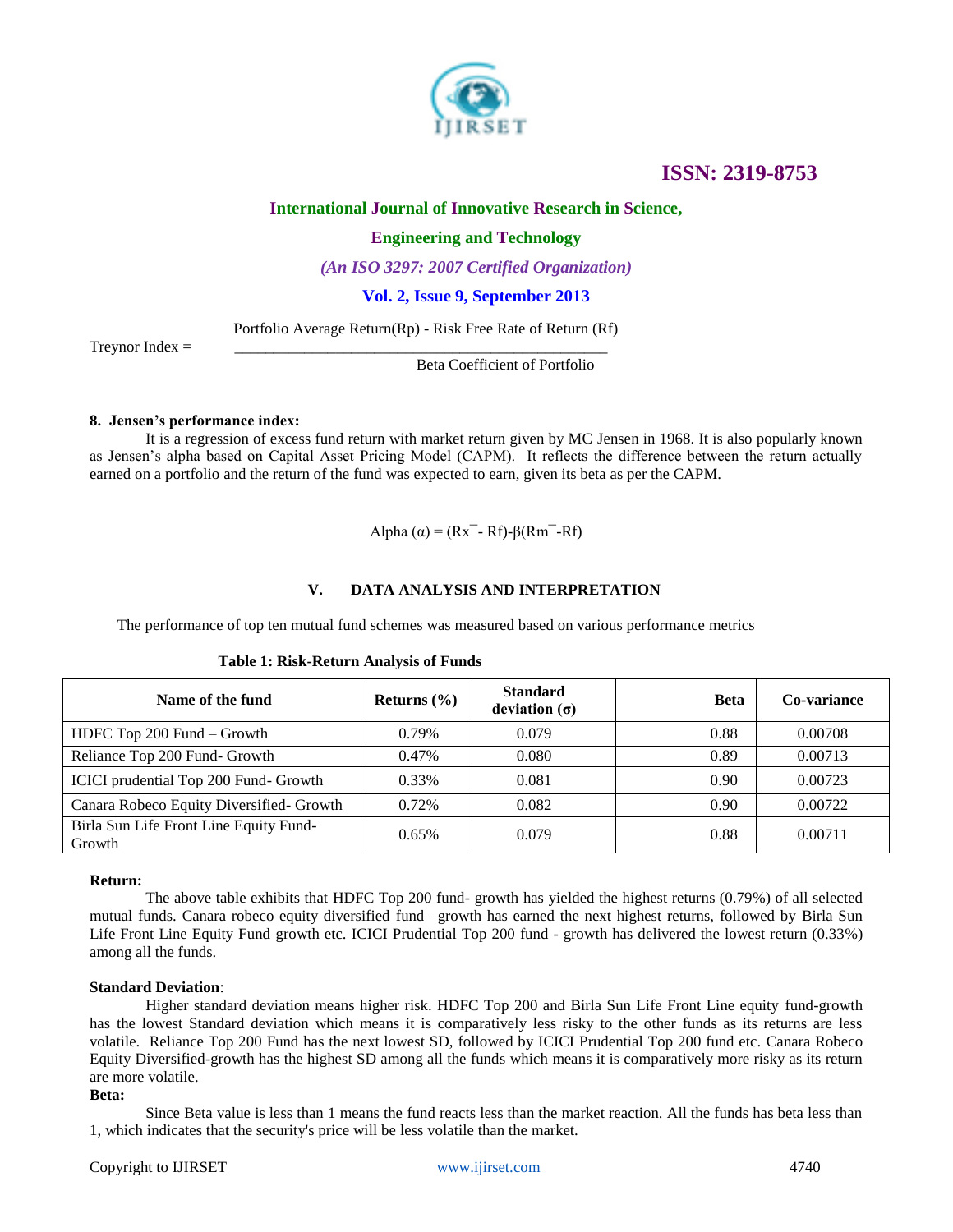

# **International Journal of Innovative Research in Science,**

# **Engineering and Technology**

### *(An ISO 3297: 2007 Certified Organization)*

# **Vol. 2, Issue 9, September 2013**

#### **Co-variance:**

The co-variance analysis between funds performance with market index performance shows that there is low variation exists between market index and fund performance of HDFC Top 200 Fund (0.00708). Hence it can be preferred as the risk of variation between fund and market performance is low. Birla Sun Life Front Line Equity fund-growth and [Reliance Top 200 Fund-](http://www.mutualfundsindia.com/fundfactsheet1.asp?sname=RC030) Growth has the next lowest variance.

#### **Table 2: variance of fund and market portfolio**

| Name of the fund                              | Variance of fund return | Variance of market<br>return |
|-----------------------------------------------|-------------------------|------------------------------|
| HDFC Top $200$ Fund $-$ Growth                | 0.0064                  | 0.0081                       |
| Reliance Top 200 Fund- Growth                 | 0.0066                  | 0.0081                       |
| ICICI prudential Top 200 Fund- Growth         | 0.0067                  | 0.0081                       |
| Canara Robeco Equity Diversified - Growth     | 0.0068                  | 0.0081                       |
| Birla Sun Life Front Line Equity Fund- Growth | 0.0064                  | 0.0081                       |

The fund performance has been measured against the standard performance (market index). The analysis shows that the all the fund has performed low when compared with market performance.

# **Table 3: Analysis of Co-efficient of variation**

| Name of the fund                              | co-efficient of variation | Correlation<br><b>Analysis</b> |
|-----------------------------------------------|---------------------------|--------------------------------|
| HDFC Top 200 Fund - Growth                    | 10.003                    | 0.926                          |
| Reliance Top 200 Fund- Growth                 | 17.003                    | 0.972                          |
| ICICI prudential Top 200 Fund- Growth         | 24.742                    | 0.985                          |
| Canara Robeco Equity Diversified - Growth     | 11.307                    | 0.913                          |
| Birla Sun Life Front Line Equity Fund- Growth | 12.314                    | 0.949                          |

 The co-efficient of variation helps to measure the risk per unit of expected return. The risk per unit of expected return is low for HDFC Top 200 Fund – Growth (10.003) and Canara Robeco Equity diversified Fund – Growth(11.307) when compare to other funds hence it can be preferred. ICICI Prudential Top 200 Fund – Growth (24.742) is much risky when compared with other funds.

Correlation analysis shows how strong the relationship exists between fund performance and market performance. The above table reveals that, there is a high degree of perfect positive correlation exists between fund performance and market performance of every fund.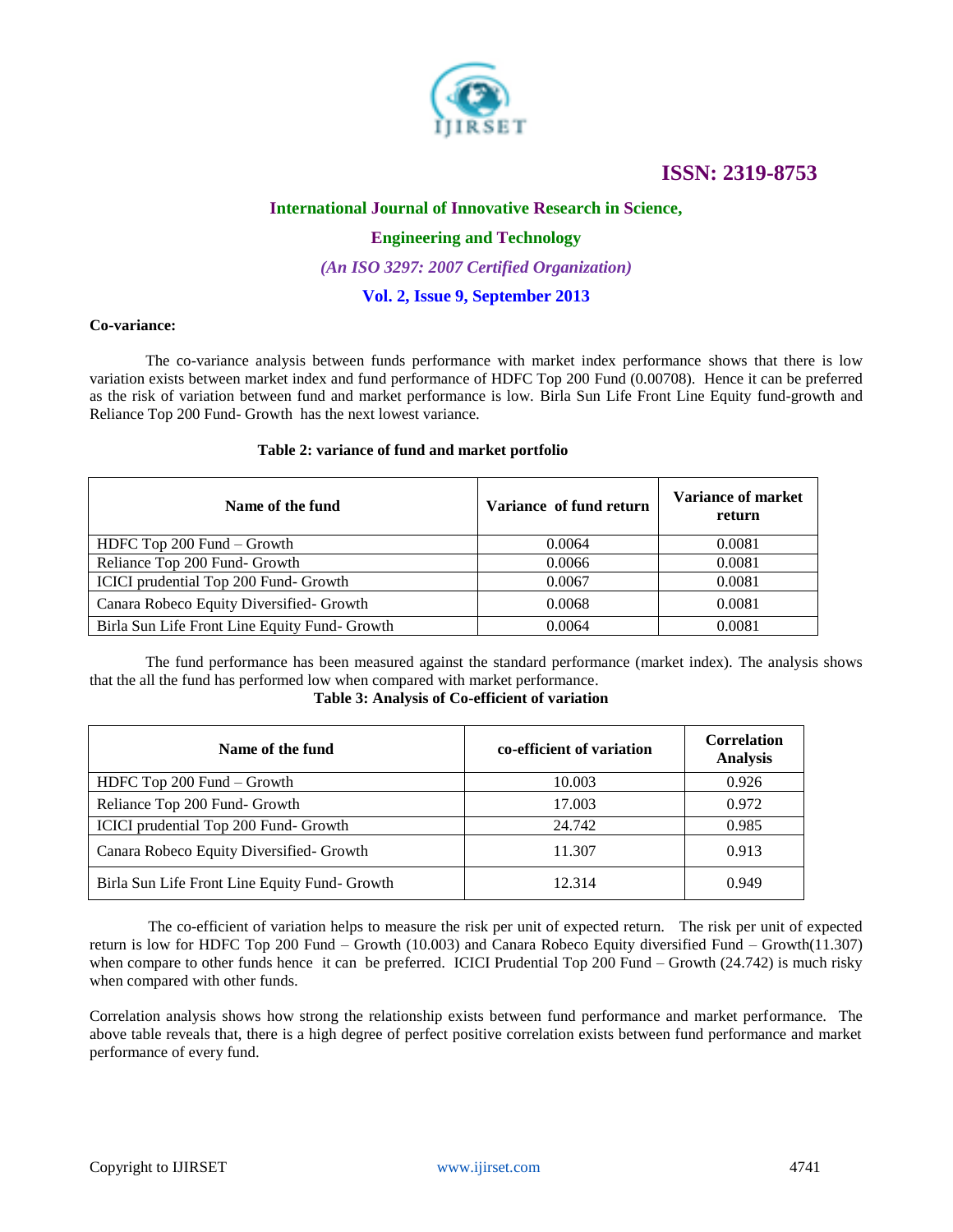

# **International Journal of Innovative Research in Science,**

# **Engineering and Technology**

# *(An ISO 3297: 2007 Certified Organization)*

# **Vol. 2, Issue 9, September 2013**

### **Table 4: Analysis of Risk-Adjusted Returns**

| Name of the fund                              | <b>Sharpe ratio</b> | Jensen's ratio | Treynor's ratio |
|-----------------------------------------------|---------------------|----------------|-----------------|
| HDFC Top 200 Fund – Growth                    | $-0.858$            | 0.008          | $-0.082$        |
| Reliance Top 200 Fund- Growth                 | $-0.855$            | 0.005          | $-0.085$        |
| ICICI prudential Top 200 Fund- Growth         | $-0.858$            | 0.003          | $-0.086$        |
| Canara Robeco Equity Diversified- Growth      | $-0.851$            | 0.007          | $-0.081$        |
| Birla Sun Life Front Line Equity Fund- Growth | $-0.861$            | 0.006          | $-0.083$        |

#### **Sharpe Ratio:**

Sharpe ratio measures risk premium of a portfolio, relative to the total amount for risk in the portfolio. The above table shows that the Canara Robeco Equity Diversified fund gives highest Sharpe ratio (-0.851), followed by Reliance Top 200 fund (-0.855) and HDFC Top 200 (-0.858) when compare to other funds. Hence it can be clear that all the selected funds were not performing well as per sharpe ratio.

### **Jenson Ratio:**

The above table shows that the HDFC Top 200 fund gives highest Jensen ratio of (0.008), followed by Canara Robeco Equity Diversified fund (0.007), and Birla Sun Life Front Line Equity funds (0.006).ICICI Prudential Top 200 fund was not performing well whose value is lowest among all the selected funds .

#### **Treynor Ratio:**

The above table shows that the Canara Robeco Equity Diversified fund gives highest Treynor ratio (- 0.081), followed by HDFC Top 200fund (-0.082), and Birla Sun Life Front line Equity funds (-0.083).

#### **Table 5: Ranking of Mutual Funds According to Different Measures:**

| Fund                                          | <b>Rankings</b>                |  |                |
|-----------------------------------------------|--------------------------------|--|----------------|
|                                               | <b>Sharpe</b><br><b>Jensen</b> |  | <b>Trevnor</b> |
| HDFC Top 200 Fund – Growth                    |                                |  |                |
| Reliance Top 200 Fund- Growth                 |                                |  |                |
| ICICI prudential Top 200 Fund- Growth         |                                |  |                |
| Canara Robeco Equity Diversified- Growth      |                                |  |                |
| Birla Sun Life Front Line Equity Fund- Growth |                                |  |                |

The above table summarizes the performance of the top five mutual funds for the past five years according to different measures used. The rankings of the funds are not same, as different measures leads to different results, but each tool has its own way of measuring performance which is important.

# **VI. FINDINGS**

The HDFC Top 200 Fund has yielded the highest average return of 0.79% for the past 5 years when compared with all other funds.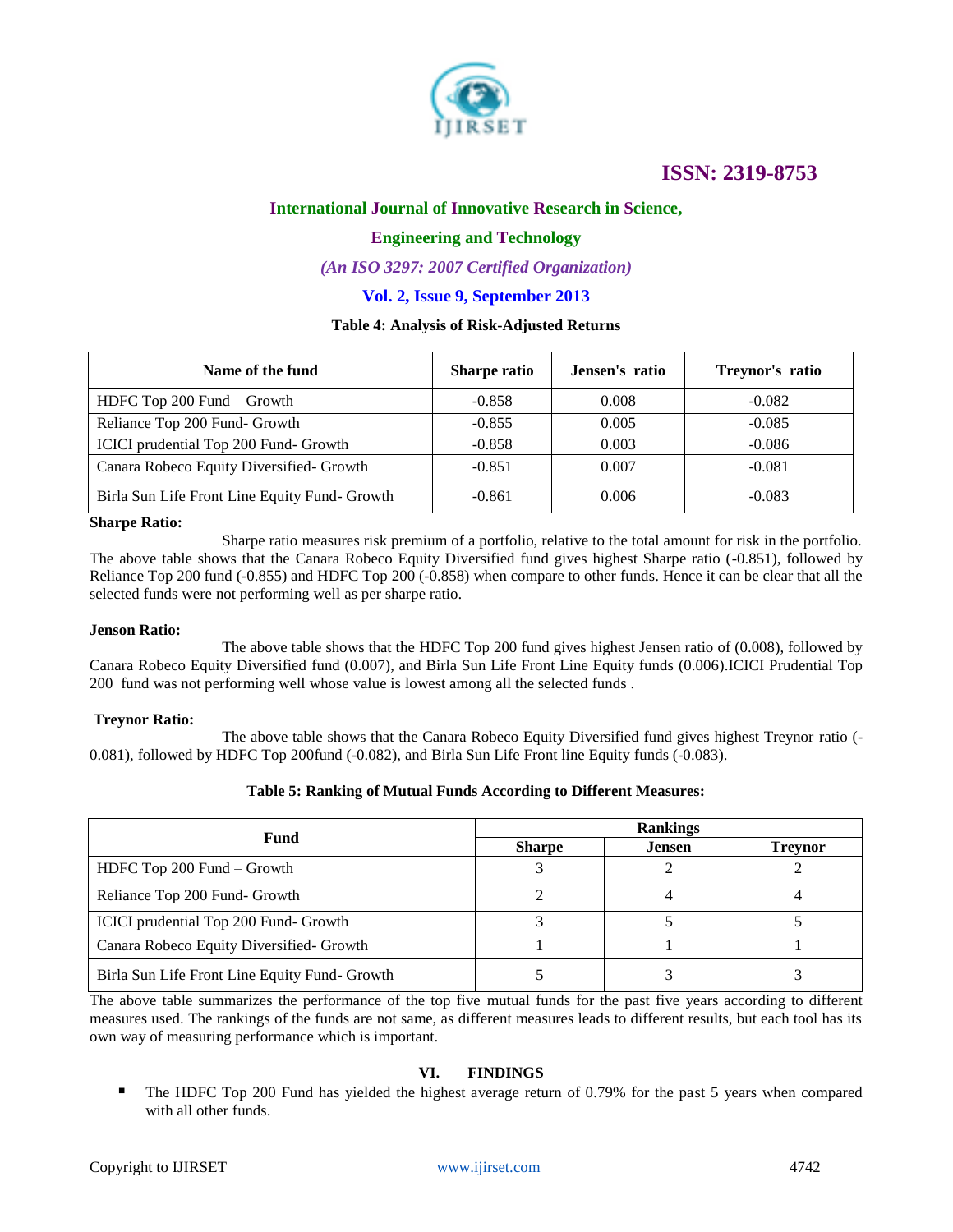

# **International Journal of Innovative Research in Science,**

# **Engineering and Technology**

*(An ISO 3297: 2007 Certified Organization)*

# **Vol. 2, Issue 9, September 2013**

- All the selected funds show beta value of less than 1 which means that the funds will be less volatile than the market.
- **HDFC Top 200 fund and Birla Sun Life Front Line equity has the lowest standard deviation of (0.79) among all** the other selected mutual funds
- The analysis shows that there is low variation exists between market index and fund performance of HDFC Top 200 Fund (0.00708). Hence it can be stated that the risk of variation between fund performance and market performance is low.
- The risk per unit of expected return is low for HDFC Top 200 fund Growth (10.003) and Canara Robeco Equity diversified Fund Growth(11.307) .
- Canara Robeco Equity diversified Fund has the highest Sharpe's ratio (-0.851), which means it is outperformed all the other funds, as higher the Sharpe ratio higher the performance of the fund. Based on Sharpe ratio all funds providing negative values so, it's not performing well.
- The higher the Jensen's measure value, the better the fund is performing. HDFC Top 200 fund is the best performing fund as it has the highest Jensen's measure value (0.008) among all the funds.
- Based on Treynor ratio all the funds providing negative values so, it's not performing well.

#### VII. **SUGGESTIONS**

- Investors who have a lower risk appetite should invest in HDFC Top 200 fund( $0.88$ ) and Birla Sun Life Front line Equity funds**(**0.88) as it has lowest beta among all the other funds.
- Investors who want the highest returns and are willing to take higher risk should invest their funds in HDFC Top 200 Fund, as it yielded the highest returns (0.79%) among all the other selected mutual funds and also it has low variations when compared with the market performance. So it can be preferred by risk averse investors.
- Investors who are interested in consistent returns also can invest in HDFC Top 200 fund, as it has the lowest standard deviation of (0.079) among all the other selected mutual funds.

# VIII. **CONCLUSION**

 Investors can invest in a mutual fund that matches their investment objective and analyze the fund based on various criteria such as risk prevailing in the market, variations on the return and deviations occur in the returns etc. Risk appetite of an investor plays an important role in the selection of mutual fund. The investor who needs regular income can invest in HDFC Top 200 and Canara Robeco equity Diversified fund. The shape index concluded that majority of the funds showed negative returns and no fund exhibited extraordinary performance.

.